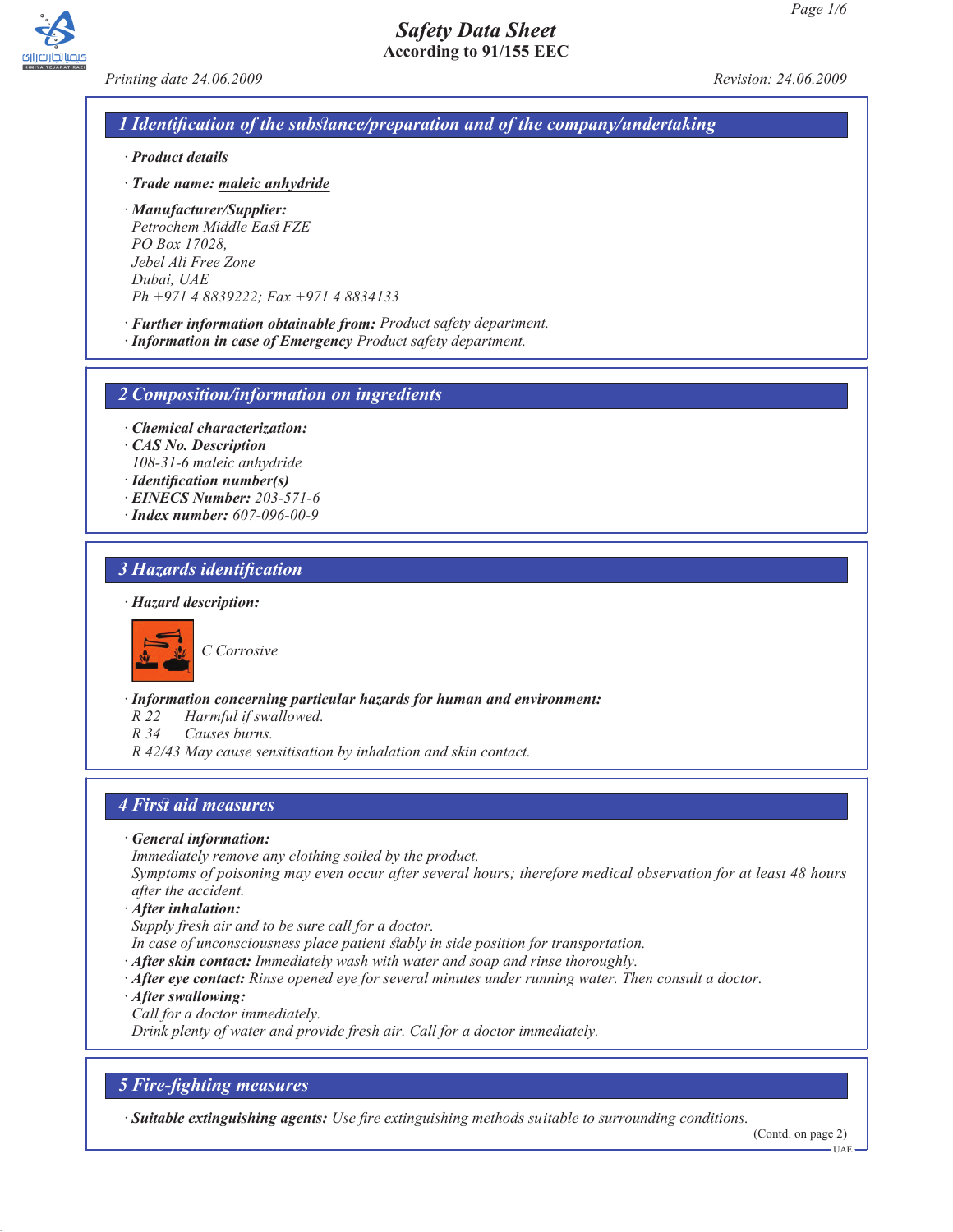*Printing date 24.06.2009 Revision: 24.06.2009*

(Contd. of page 1)

*Trade name: maleic anhydride*

*· Protective equipment: No special measures required.*

### *6 Accidental release measures*

*· Person-related safety precautions: Wear protective equipment. Keep unprotected persons away.*

*· Measures for environmental protection: Do not allow to enter sewers/ surface or ground water.*

*· Measures for cleaning/collecting:*

*Use neutralizing agent.*

*Dispose contaminated material as waste according to item 13.*

*Ensure adequate ventilation.*

## *7 Handling and storage*

*· Handling:*

*· Information for safe handling:*

*Thorough dedusting.*

*Ensure good ventilation/exhaustion at the workplace.*

*Prevent formation of dust.*

*· Information about fire - and explosion protection: No special measures required.*

*· Storage:*

- *· Requirements to be met by storerooms and receptacles: No special requirements.*
- *· Information about storage in one common storage facility: Not required.*

*· Further information about storage conditions: Keep container tightly sealed.*

#### *8 Exposure controls/personal protection*

*· Additional information about design of technical facilities: No further data; see item 7.*

*· Ingredients with limit values that require monitoring at the workplace:*

| 108-31-6 maleic anhydride |                                                                                                                          |
|---------------------------|--------------------------------------------------------------------------------------------------------------------------|
| PEL (USA)                 | $\begin{array}{ l l } \hline l~mg/m^3,~0.25~ppm} \ \hline l~mg/m^3,~0.25~ppm} \ \hline 0.4~mg/m^3,~0.1~ppm} \end{array}$ |
| REL (USA)                 |                                                                                                                          |
| TLV (USA)                 |                                                                                                                          |
|                           | <b>SEN</b>                                                                                                               |
|                           |                                                                                                                          |
|                           | WEL (Great Britain) Short-term value: $3 \text{ mg/m}^3$<br>Long-term value: $1 \text{ mg/m}^3$                          |
|                           | Sen                                                                                                                      |
|                           |                                                                                                                          |

*· Additional information: The lists valid during the making were used as basis.*

*· Personal protective equipment:*

*· General protective and hygienic measures: Keep away from foodstuffs, beverages and feed. Immediately remove all soiled and contaminated clothing Wash hands before breaks and at the end of work. Avoid contact with the eyes and skin.*

*· Respiratory protection:*

*In case of brief exposure or low pollution use respiratory filter device. In case of intensive or longer exposure use self-contained respiratory protective device.*

(Contd. on page 3)  $\overline{\text{II}}$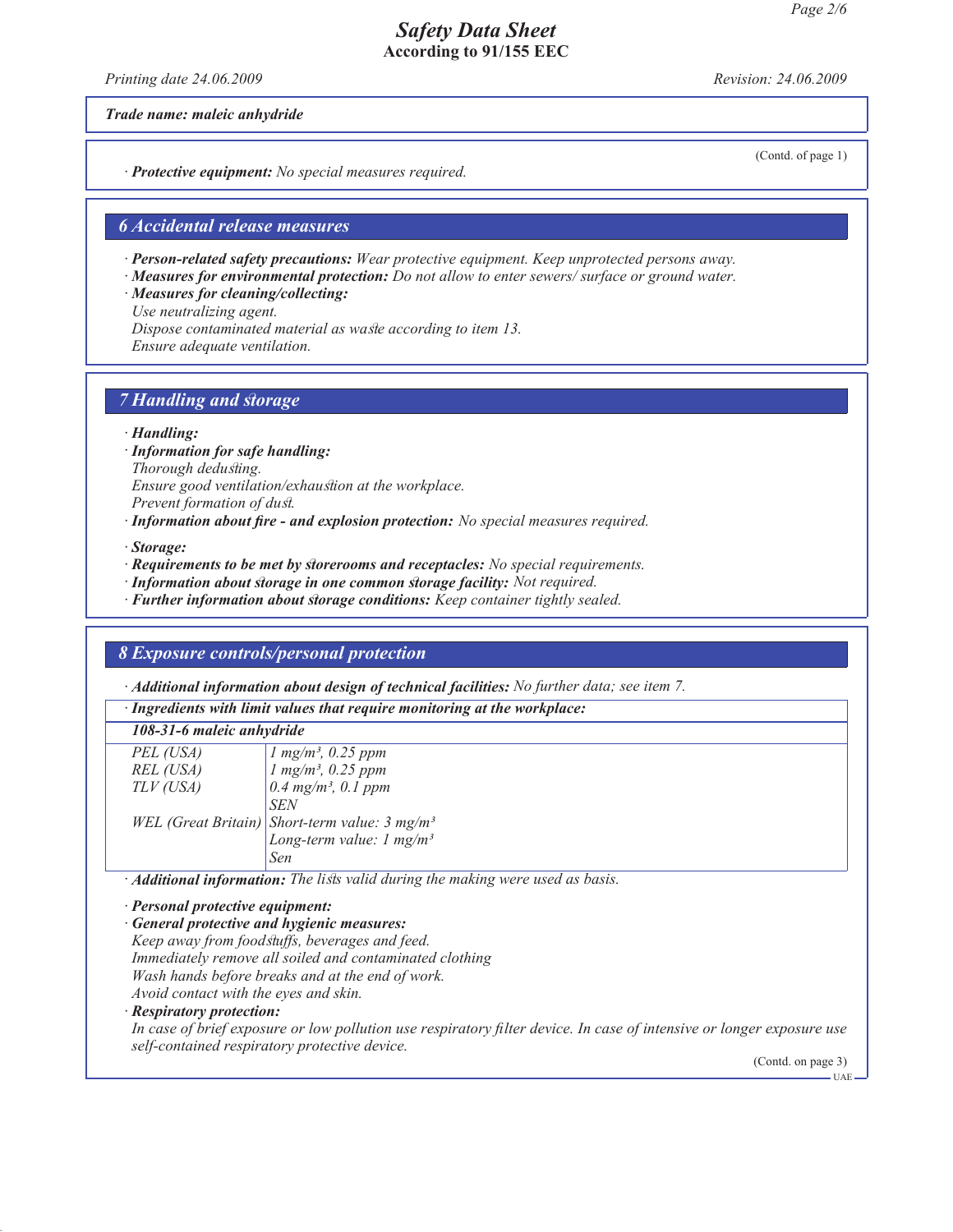*Printing date 24.06.2009 Revision: 24.06.2009*

*Trade name: maleic anhydride*

*· Protection of hands:*

(Contd. of page 2)



*Protective gloves*

*The glove material has to be impermeable and resistant to the product/ the substance/ the preparation. Due to missing tests no recommendation to the glove material can be given for the product/ the preparation/ the*

*chemical mixture.*

*Selection of the glove material on consideration of the penetration times, rates of diffusion and the degradation · Material of gloves*

*The selection of the suitable gloves does not only depend on the material, but also on further marks of quality and varies from manufacturer to manufacturer.*

*· Penetration time of glove material*

*The exact break through time has to be found out by the manufacturer of the protective gloves and has to be observed.*

*· Eye protection:*



*Tightly sealed goggles*

| <b>9 Physical and chemical properties</b>                            |                                               |  |
|----------------------------------------------------------------------|-----------------------------------------------|--|
| <b>General Information</b>                                           |                                               |  |
| Form:                                                                | Solid                                         |  |
| Colour:                                                              | White                                         |  |
| Odour:                                                               | Characteristic                                |  |
| · Change in condition                                                |                                               |  |
| Melting point/Melting range: $52.6^{\circ}$ C                        |                                               |  |
| <i>Boiling point/Boiling range:</i> $202^{\circ}C$                   |                                               |  |
| · Flash point:                                                       | $103^{\circ}C$                                |  |
| · Flammability (solid, gaseous): Product is not flammable.           |                                               |  |
| · Ignition temperature:                                              | $380^{\circ}C$                                |  |
| · Danger of explosion:                                               | Product does not present an explosion hazard. |  |
| · Explosion limits:                                                  |                                               |  |
| Lower:                                                               | 1.4 Vol $\%$                                  |  |
| <b>Upper:</b>                                                        | 7.1 $Vol\%$                                   |  |
| $\cdot$ Vapour pressure at 20 $\circ$ C:                             | $0.2$ hPa                                     |  |
| $\cdot$ Density at 20 $\mathrm{^{\circ}C:}$                          | 1.48 $g/cm^3$                                 |  |
| $\cdot$ Solubility in / Miscibility with<br>water at $20^{\circ}$ C: | 788 g/l                                       |  |

# *10 Stability and reactivity*

*· Thermal decomposition / conditions to be avoided: No decomposition if used according to specifications.*

(Contd. on page 4) UAE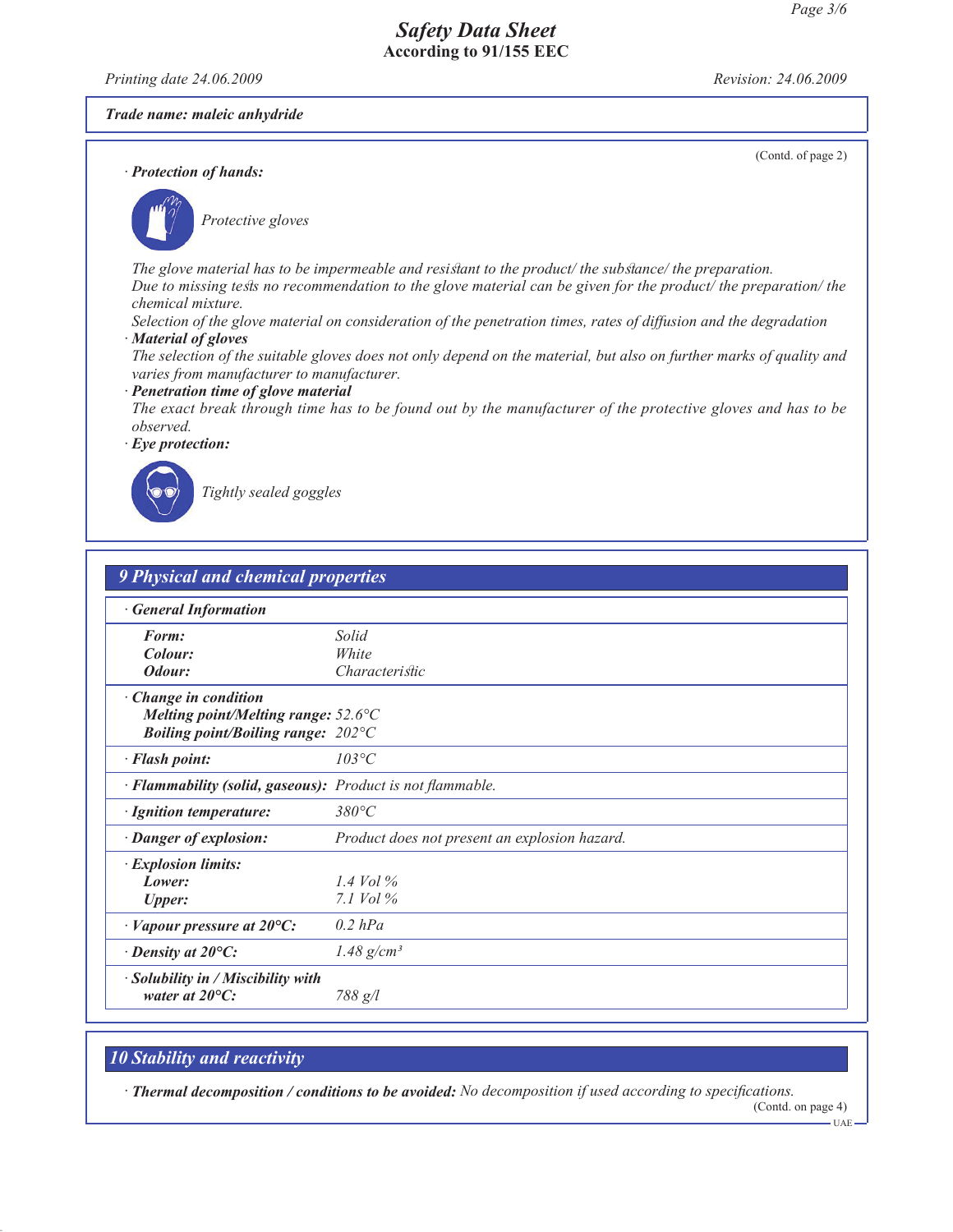*Printing date 24.06.2009 Revision: 24.06.2009*

*Trade name: maleic anhydride*

*· Dangerous reactions No dangerous reactions known.*

*· Dangerous decomposition products: No dangerous decomposition products known.*

## *11 Toxicological information*

*· Acute toxicity:*

*· LD/LC50 values relevant for classification:*

*Oral LD50 400 mg/kg (rat)*

*Dermal LD50 2620 mg/kg (rabbit)*

## *· Primary irritant effect:*

*· on the skin: Caustic effect on skin and mucous membranes.*

*· on the eye: Strong caustic effect.*

#### *· Sensitization:*

*Sensitization possible through inhalation.*

*Sensitization possible through skin contact.*

*· Additional toxicological information: Swallowing will lead to a strong caustic effect on mouth and throat and to the danger of perforation of esophagus and stomach.*

## *12 Ecological information*

#### *· General notes:*

*Water hazard class 1 (German Regulation) (Assessment by list): slightly hazardous for water Do not allow undiluted product or large quantities of it to reach ground water, water course or sewage system. Must not reach sewage water or drainage ditch undiluted or unneutralized.*

# *13 Disposal considerations*

*· Product:*

*· Recommendation*

*Must not be disposed together with household garbage. Do not allow product to reach sewage system.*

- *· Uncleaned packaging:*
- *· Recommendation: Disposal must be made according to official regulations.*

# *14 Transport information*

*· Land transport ADR/RID (cross-border)*



- *· ADR/RID class: 8 Corrosive substances.*
- *Danger code (Kemler): 80*<br>*UN-Number:* 2215
- *· UN-Number:* 221<br>*·* Packaging groun: III
- *<i>· Packaging group:*
- *· Hazard label: 8*

(Contd. on page 5)

(Contd. of page 3)

 $UAP$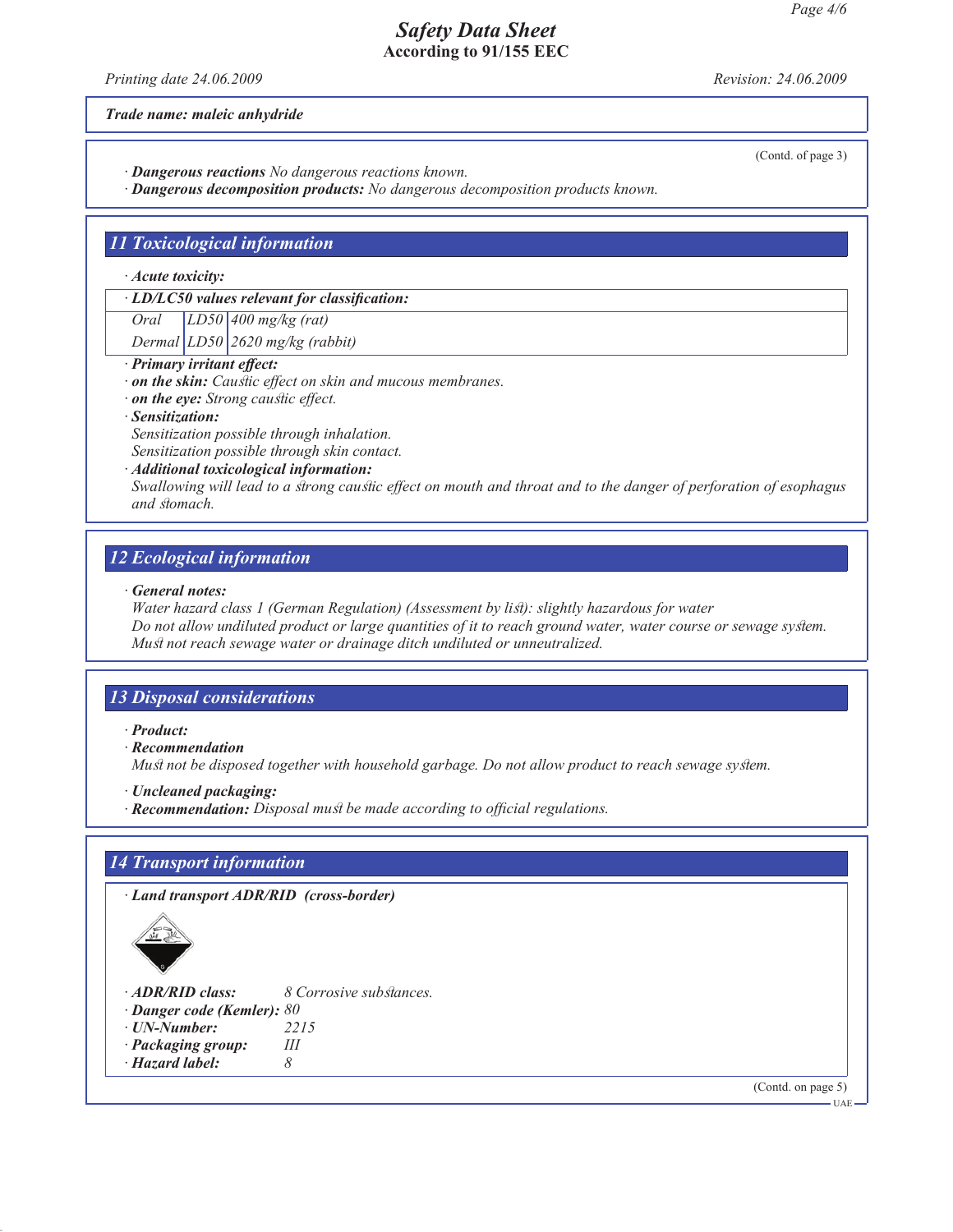*Printing date 24.06.2009 Revision: 24.06.2009*

*Trade name: maleic anhydride*



# *15 Regulatory information*

*· Labelling according to EU guidelines:*

*The product has been classified and marked in accordance with EU Directives / Ordinance on Hazardous Materials.*

*· Code letter and hazard designation of product:*



## *· Risk phrases:*

- *22 Harmful if swallowed.*
- *34 Causes burns.*
- *42/43 May cause sensitisation by inhalation and skin contact.*

## *· Safety phrases:*

- *2 Keep out of the reach of children.*
- *22 Do not breathe dust.*
- *26 In case of contact with eyes, rinse immediately with plenty of water and seek medical advice.*
- *36/37/39 Wear suitable protective clothing, gloves and eye/face protection.*

(Contd. on page 6)

UAE